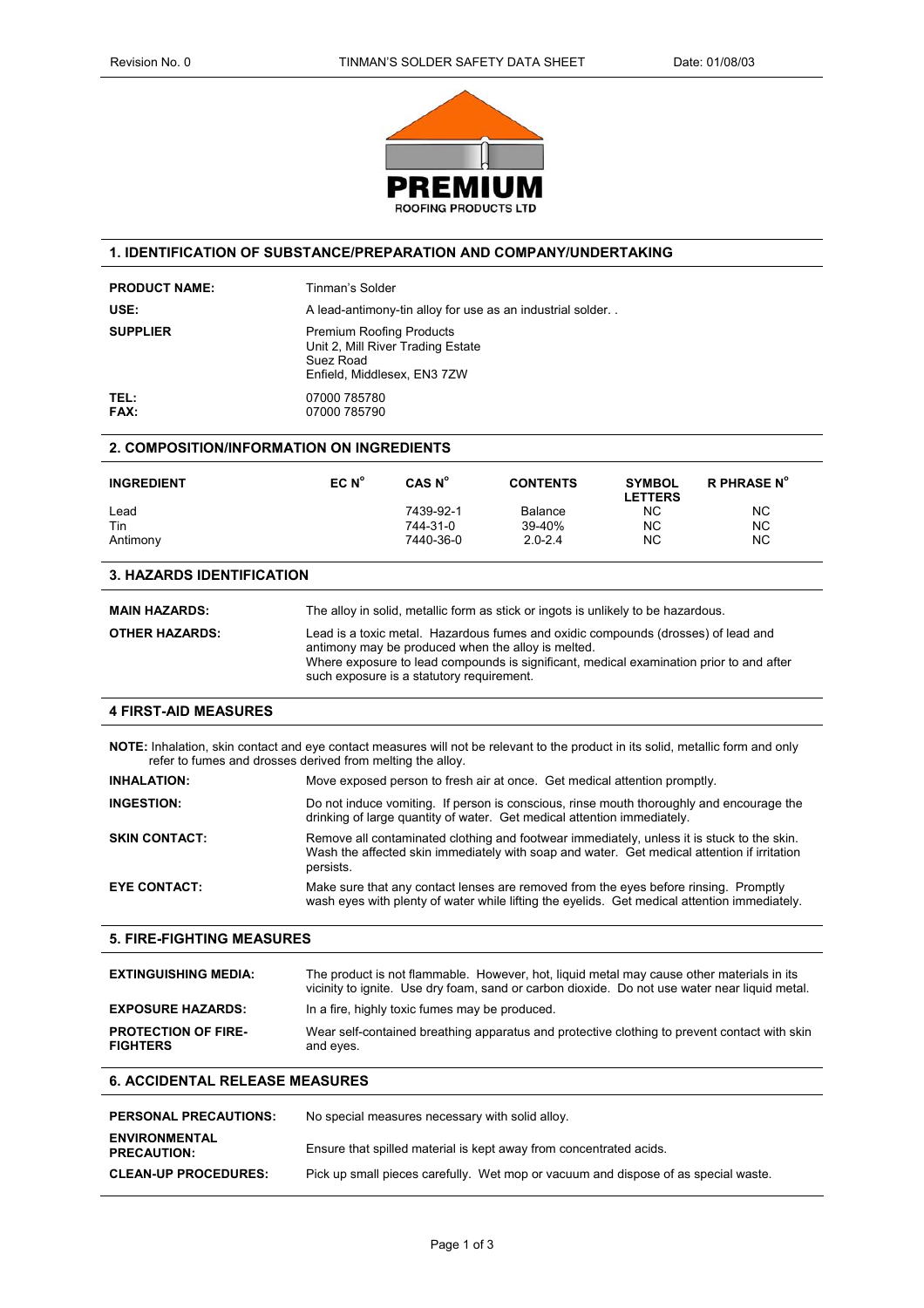# **7. HANDLING AND STORAGE**

**HANDLING PRECAUTIONS:** Observe normal hygiene precautions when handling solid, metallic product. Avoid inhalation of fumes that may be emitted during soldering. **STORAGE PRECAUTIONS:** Store in a cool, dry place.

# **8. EXPOSURE CONTROLS/PERSONAL PROTECTION**

| <b>EXPOSURE LIMIT VALUES:</b>  | <b>INGREDIENT</b><br>Lead<br>Tin<br>Antimony                                                                                 | CAS N <sup>o</sup><br>7439-92-1<br>744-31-0<br>7440-36-0 | LTEL (8 hrs TWA)<br>0.15 mg. $m^3$<br>2 mg. $m^{-3}$<br>$0.5$ mg. m <sup>3</sup> | STEL (15 min)<br>4 mg, $m-3$ |
|--------------------------------|------------------------------------------------------------------------------------------------------------------------------|----------------------------------------------------------|----------------------------------------------------------------------------------|------------------------------|
| <b>VENTILATION:</b>            | If working with molten metal indoors, use engineering controls to reduce air contamination to<br>permissible exposure level. |                                                          |                                                                                  |                              |
| <b>RESPIRATORY PROTECTION:</b> | Wear dust masks in dusty areas.                                                                                              |                                                          |                                                                                  |                              |
| <b>HAND PROTECTION:</b>        | Wear chemical resistant gloves in cases of prolonged or repeated contact.                                                    |                                                          |                                                                                  |                              |
| <b>EYE PROTECTION:</b>         | Use approved safety goggles or face shield to protect against molten metal.                                                  |                                                          |                                                                                  |                              |
| <b>SKIN PROTECTION:</b>        | Wear appropriate clothing in cases of repeated or prolonged exposure to molten metal.<br>Follow standard hygiene procedures. |                                                          |                                                                                  |                              |

#### **9. PHYSICAL AND CHEMICAL PROPERTIES**

| <b>APPEARANCE:</b>       | Silver/grey metal         | <b>ODOUR:</b>                 | None       |
|--------------------------|---------------------------|-------------------------------|------------|
| <b>MELTING POINT:</b>    | 185-227°C                 | <b>FLASH POINT:</b>           | N/A        |
| <b>RELATIVE DENSITY:</b> | $9.19 \ @ \ 20^{\circ}$ C | <b>SOLUBILITY (in water):</b> | Insoluble. |

#### **10 STABILITY AND REACTIVITY**

| <b>STABILITY:</b>                                           | Stable under normal conditions. Stable at room temperature.                                                                                       |
|-------------------------------------------------------------|---------------------------------------------------------------------------------------------------------------------------------------------------|
| <b>CONDITIONS TO AVOID:</b>                                 | No special measures necessary.                                                                                                                    |
| <b>MATERIALS TO AVOID:</b>                                  | Avoid molten metal contact with water and acids.                                                                                                  |
| <b>HAZARDOUS</b><br><b>DECOMPOSTION</b><br><b>PRODUCTS:</b> | Toxic fumes can be produced when alloy is in molten state. Antimony will react with<br>concentrated acids to form stibine, which is highly toxic. |

### **11. TOXICOLOGICAL INFORMATION**

**NOTE:** Inhalation, skin contact and eye contact with the solid, metallic product should be of insignificant toxicological impact and the hazards below will only refer to fumes and drosses derived from melting the alloy.

| <b>INHALATION:</b>   | Lead compounds: could cause constipation, abdominal pain and nausea.<br>Antimony compounds: could cause sore throat and shortness of breath.                              |
|----------------------|---------------------------------------------------------------------------------------------------------------------------------------------------------------------------|
| <b>INGESTION:</b>    | Lead and lead compounds: could cause constipation, abdominal pain and nausea.<br>Antimony and antimony compounds: could cause abdominal pain and nausea.                  |
| <b>SKIN CONTACT:</b> | Lead compounds: prolonged contact could lead to absorption into the blood stream.<br>Antimony compounds: prolonged contact could lead to absorption into the blood stream |
| <b>EYE CONTACT:</b>  | Lead compounds: prolonged contact could lead to absorption into the blood stream.<br>Antimony compounds: prolonged contact could lead to absorption into the blood stream |

Prolonged exposure to lead compounds may cause central nervous system damage, gastrointestinal disturbances, anaemia and wrist droop. Kidney dysfunction has also been associated with chronic lead poisoning. Prolonged exposure to antimony may cause pulmonary oedema, and lung fibrosis.

### **12. ECOLOGICAL INFORMATION**

| <b>MOBILITY:</b>                                | The product in solid, metallic form is not considered mobile. Drosses however, can be<br>dispersed either through the atmosphere or through water courses. |
|-------------------------------------------------|------------------------------------------------------------------------------------------------------------------------------------------------------------|
| <b>PERSISTENCE AND</b><br><b>DEGRADABILITY:</b> | Not biodegradable.                                                                                                                                         |
| <b>BIOACCUMULATIVE</b><br><b>POTENTIAL:</b>     | Drosses may have bioaccumulation potential.                                                                                                                |
| <b>OTHER ADVERSE EFFECTS:</b>                   | Drosses are toxic to aquatic organisms.                                                                                                                    |